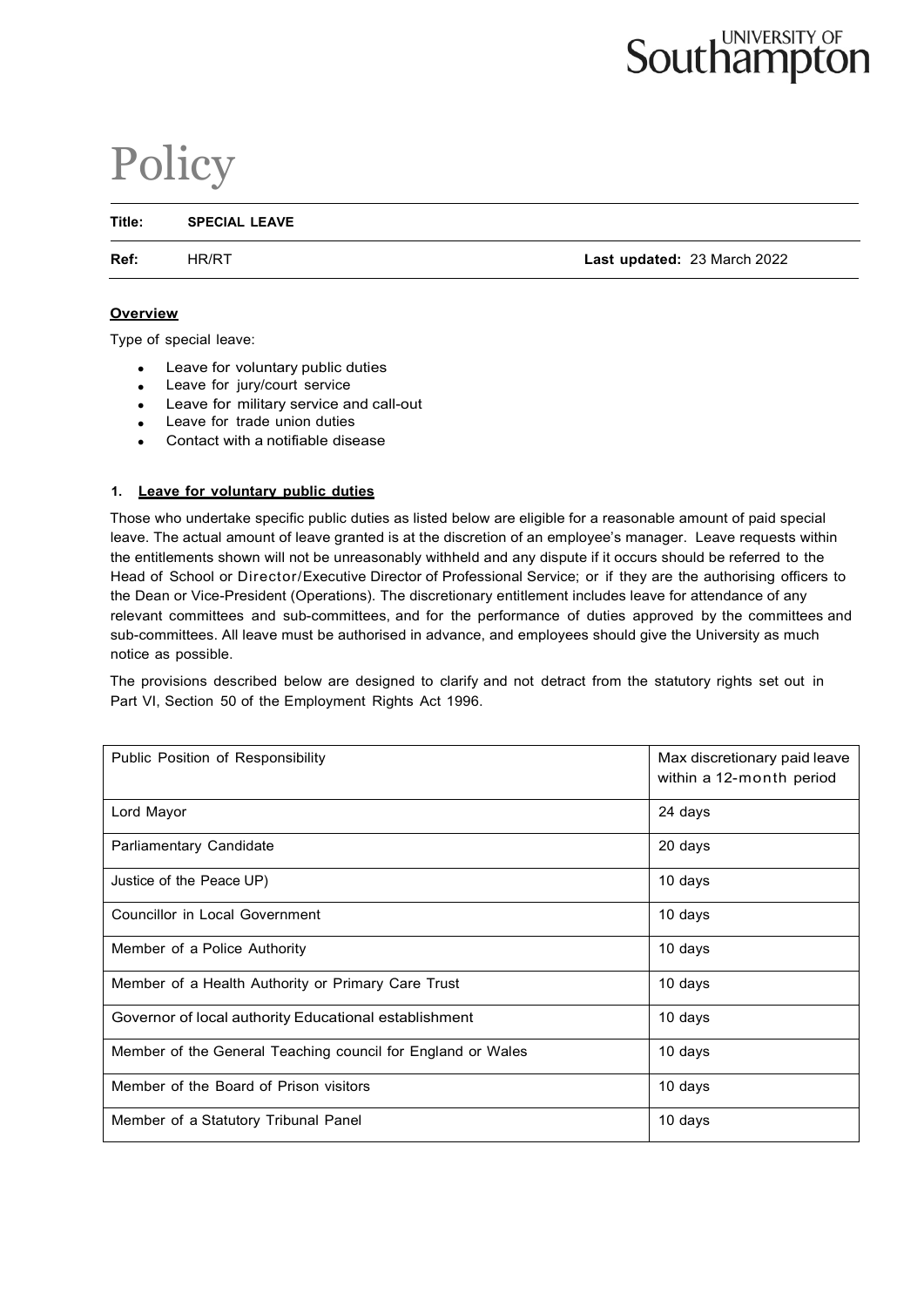| Member of the Service Authority for the National Criminal Intelligence Service<br>or the National Crime Squad                                      | $10$ days |
|----------------------------------------------------------------------------------------------------------------------------------------------------|-----------|
| "Minister of Religion                                                                                                                              | 10 days   |
| Member of the Environment Agency                                                                                                                   | 10 days   |
| Host of a refugee/refugee family via a scheme recognised by the UK Government                                                                      | 4 days    |
| "Defined as the holder of a recognised ecclesiastical office such as a Priest, Vicar, Deacon, Rabbi, Granthi or<br>Iman who is active in ministry. |           |

Where a public duty is remunerated by the appropriate body, the amount of paid leave granted by the Head of School or Director/Executive Director of Professional Service as shown above may be discounted against the value of any other payment received relative to the individual's salary, taking into account the ability to take annual leave or unpaid leave without loss.

# **2. Leave for jury/court service**

The University believes that any employee summoned for jury service has a responsibility to attend, and therefore jurors are eligible for paid special leave. Employees must claim loss of earnings allowances from the court and advise Payroll Services of the amount so that this may be deducted from salary.

Any employees summoned to attend courts, tribunals or appeal hearings as witnesses are also eligible for paid special leave. As above employees must claim loss of earnings allowances from the court and advise Payroll Services of the amount so that this may be deducted from salary.

Subsistence allowances and travel expenses claimed from the courts will not be deducted from the salaries of employees acting as jurors or witnesses.

# **3. Leave for military service and call-out**

Employees who are members of the Volunteer Reserve Forces (Royal Naval Reserve, Royal Marines Reserve, Territorial Army or Royal Auxiliary Airforce) must make their membership known at interview. To help reservists meet their military training obligations, members of the Volunteer Reserve Forces are eligible for ten days' paid special leave within a 12-month period. This leave should normally be taken to cover attendance at the annual training camp and must be taken outside of the term/semester. Reservists should advise Payroll Services of any military allowances received during paid special leave, so that these may be deducted from salary. Reservists are also eligible for an additional five days' unpaid leave if required, that may be taken at any time subject to managerial discretion.

Reservists who are mobilised will be granted unpaid leave, and full employment rights will be restored upon return from military service.

#### **4. Leave for trade union duties**

Employees who are officials of independent trade unions recognised for collective bargaining purposes are eligible for reasonable paid special leave to fulfil union duties. 'Union duties' are defined as:

- Negotiations with the University on matters for which the union is recognised for collective bargaining purposes
- Performance of functions on behalf of employees on matters for which the union is recognised for collective bargaining purposes and which the University has agreed that the union may perform
- Receipt of information from and consultation with the University in respect of redundancies or transfer of undertakings

To fulfil the duties outlined above reasonable paid special leave may be sought by union officials to:

- Prepare for negotiations
- Inform union members of progress
- Explain outcomes to union members
- Prepare for meetings with the University on matters for which the union has only representational rights

Employees who are officials of independent trade unions recognised for collective bargaining purposes are also eligible for reasonable paid special leave to undertake industrial relations training relevant to the